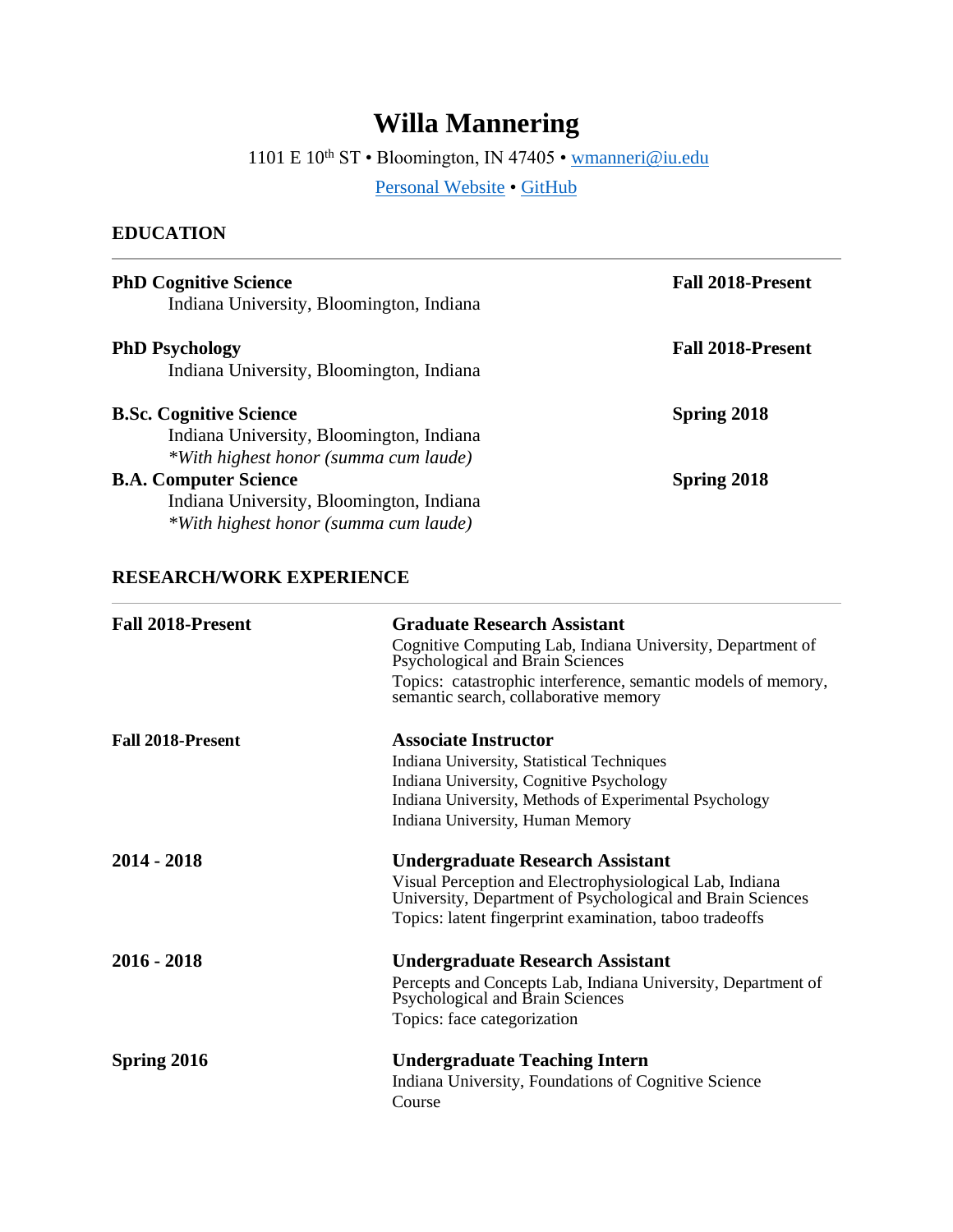#### **PUBLICATIONS**

Krendl, A. C., **Mannering, W. M.,** Jones, M. N., Hugenberg, K., & Kennedy, K. P. (2022) Identifying the Strategies Underlying Older Adults' Theory of Mind Deficits. *Journal of Gerontology: Psychological Sciences.* Under Review.

**Mannering, W. M.,** Rajaram, S., Shiffrin, R. M., & Jones, M. N. (2022) Modeling the Effect of Learning During Retrieval on Collaborative Inhibition. Proceedings of the 44th Annual Meeting of the Cognitive Science Society.

**Mannering, W. M.**, Rajaram, S., & Jones, M. N. (2021) Towards a Cognitive Model of Collaborative Memory. Proceedings of the 43rd Annual Meeting of the Cognitive Science Society. 959-965.

**Mannering, W. M.**, Vogelsang, M., Busey, T. & Mannering, F. (2021) Are Forensic Scientists Too Risk Averse? *Journal of Forensic Sciences*. 66(4), 1377-1400. https://doi.org/10.1111/1556-4029.14700

**Mannering, W. M.** & Jones, M. N. (2020) Catastrophic Interference in Neural Network Models of Distributional Semantics. *Computational Brain & Behavior*. https://doi.org/10.1007/s42113-020-00089-5

**Mannering, W. M.** & Jones, M. N. (2019) Insulating Distributional Semantic Models from Catastrophic Interference. Proceedings of the 41st Annual Meeting of the Cognitive Science Society. 2282-2288.

**Mannering, W. M.,** Vogelsang, M., & Busey, T. (2017). Should Fingerprint Examiners Make More Erroneous Identifications? *Indiana University of Undergraduate Research*, *3*(1), 68-77.

#### **PRESENTATIONS**

**Mannering, W. M.**, Rajaram, S., Shiffrin, R. M., & Jones, M. N. (2022) Towards a Cognitive Model of Collaborative Memory. Accepted as poster at the 44<sup>th</sup> Annual Meeting of the Cognitive Science Society.

**Mannering, W. M.**, Rajaram, S., & Jones, M. N. (2021) Towards a Cognitive Model of Collaborative Memory. Presented at the Ninth Annual Conference on Advances in Cognitive Systems

**Mannering, W. M.**, Rajaram, S., & Jones, M. N. (2021) Towards a Cognitive Model of Collaborative Memory. Presented at the 43<sup>rd</sup> Annual Meeting of the Cognitive Science Society.

**Mannering, W. M.** & Jones, M. N. (2019) Insulating Distributional Semantic Models from Catastrophic Interference. Presented as poster at the  $60<sup>th</sup>$  Annual Meeting of the Psychonomic Society.

**Mannering, W. M.** & Jones, M. N. (2019) Insulating Distributional Semantic Models from Catastrophic Interference. Presented at the  $8<sup>th</sup>$  Annual Midwest Cognitive Science Conference.

**Mannering, W. M.** & Jones, M. N. (2019) Insulating Distributional Semantic Models from Catastrophic Interference. Presented as poster at the 41<sup>st</sup> Annual Meeting of the Cognitive Science Society.

**Mannering, W. M.,** Vogelsang, M., Busey, T. (2017). Should Fingerprint Examiners Make More Erroneous Identifications? Presented as poster at the 56<sup>th</sup> Annual Meeting of the Psychonomic Society.

**Mannering, W. M.,** Vogelsang, M., Busey, T. (2016). Should Fingerprint Examiners Make More Erroneous Identifications? Presented as poster at the 8<sup>th</sup> Annual Midwest Undergraduate Cognitive Science Conference.

#### **AWARDS AND ACHIEVEMENTS**